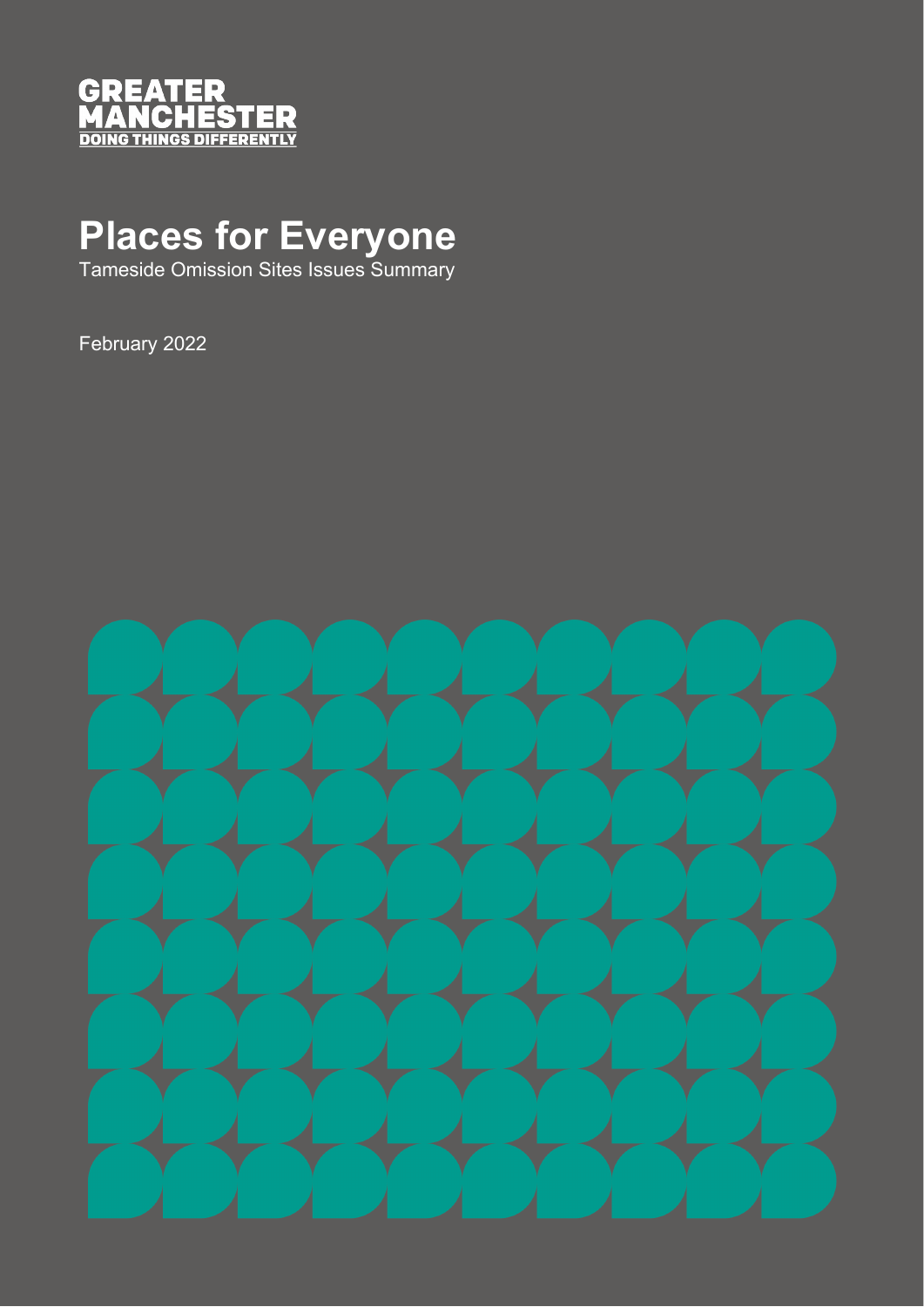## **Omission Sites – Tameside**

A summary of the issues raised in relation to Omitted Sites in Tameside and the relevant respondents to PfE 2021 is set out below:

| Row | Site name           | Summary of issues raised to PfE2021                                | Summary response to issues raised to PfE2021                             | Respondent name(s)   |
|-----|---------------------|--------------------------------------------------------------------|--------------------------------------------------------------------------|----------------------|
|     | Cross Lane,         | Site should be re-introduced as part of Ashton Moss West           | The site was submitted as a 'call for site' and was therefore assessed   | <b>Taylor Wimpey</b> |
|     | Littlemoss          | JPA30 or as a standalone allocation for residential development    | against the site selection criteria as set out in the Site Selection     |                      |
|     |                     | as it would complement Ashton Moss West and deliver a              | Background Paper [03.04.01] (Para 6.15). The site was identified in      |                      |
|     |                     | comprehensive sustainable mixed use development, including         | an Area of Search (TA-AS-7) as shown in Appendix 2a Site Selection       |                      |
|     |                     | required infrastructure and improve the viability prospects of     | Maps with Areas of Search $[03.04.03]$ . This shows the area of search   |                      |
|     |                     | JPA30.                                                             | as meeting Criterion 1 and 4 relating to public transport connectivity   |                      |
|     |                     |                                                                    | and proximity to Ashton-under-Lyne town centre.                          |                      |
|     |                     | The site does not fulfil any of the purposes of including land in  |                                                                          |                      |
|     |                     | the Green Belt. It is well contained on all sides and relates well | The site at Cross Lanes was previously identified in the 2016 GMSF       |                      |
|     |                     | to existing residential areas and is of a scale where it can be    | as part of the broader Eastern Gateway site EG1 Littlemoss/Ashton        |                      |
|     |                     | supported by the necessary infrastructure and facilities. There    | Moss. However, the northern area (Site ref: 1455285856833),              |                      |
|     |                     | are no insurmountable constraints to its development, is           | including the land identified at Cross Lane, was discounted and          |                      |
|     |                     | deliverable within the next five years, and is promoted by a       | removed from the emerging plan for reasons set out on page 55 of         |                      |
|     |                     | national house builder with a proven track record and was          | Appendix 7 Summary of Planning Assessments [03.04.09]. Therefore,        |                      |
|     |                     | previously within the plan.                                        | no change to the plan is considered as necessary.                        |                      |
| 2   | Land at Marl Villa, | Development of the site would comprise a logical urban             | The site was submitted as a 'call for site' and was therefore assessed   | Wainhomes (NW) Ltd   |
|     | Mottram Road,       | extension to Hattersley, is in single ownership and promoted by    | against the site selection criteria as set out in the Site Selection     |                      |
|     | Hyde                | Wainhomes (NW) Ltd, a national house builder with a proven         | Background Paper [03.04.01] (Para 6.15). The site was identified in      |                      |
|     |                     | track record and is able to make a meaningful contribution to      | an Area of Search (TA-AS-5) as shown in Appendix 2a Site Selection       |                      |
|     |                     | the housing land supply early in the plan period.                  | Maps with Areas of Search $[03.04.03]$ . This shows the area of search   |                      |
|     |                     |                                                                    | as meeting Criterion 5 due to its proximity to an area of deprivation on |                      |
|     |                     | The site would contribute towards the ongoing regeneration of      | which it could have a regenerative impact.                               |                      |
|     |                     | Hattersley, is located on the existing urban fringe and contained  |                                                                          |                      |
|     |                     | by the M67 to the north. It does not perform against the           | The site at Marl Villa has not been included previously as a proposed    |                      |
|     |                     | purposes of Green Belt. There are few visual receptors affected    | allocation. Although the site is within an Area of Search TA-AS-5        |                      |
|     |                     | given the sites enclosed nature and impacts are acceptable in      | shown in Appendix 2a Site Selection Maps with Areas of Search            |                      |
|     |                     | landscape terms. There are no major ecological, arboricultural     | $[03.04.03]$ the subject site (Site ref: 1453289074014) was excluded     |                      |
|     |                     |                                                                    | for reasons set out on page 51 of Appendix 7 Summary of Planning         |                      |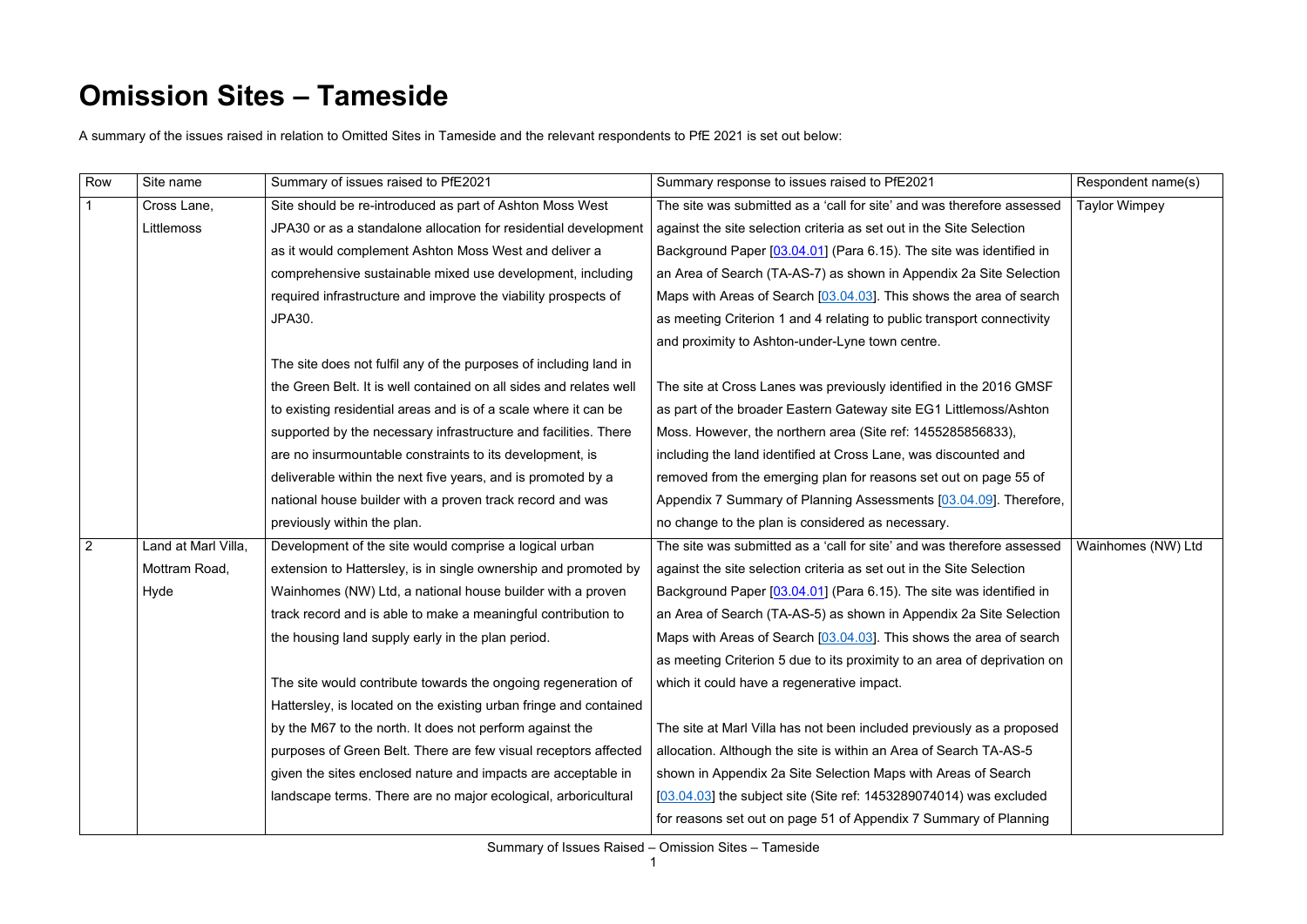Summary of Issues Raised – Omission Sites – Tameside

| Row            | Site name          | Summary of issues raised to PfE2021                                 | Summary response to issues raised to PfE2021                             | Respondent name(s)         |
|----------------|--------------------|---------------------------------------------------------------------|--------------------------------------------------------------------------|----------------------------|
|                |                    | or transport constraints and key services and public transport      | Assessments [03.04.09]. Therefore, no change to the plan is              |                            |
|                |                    | are accessible.                                                     | considered as necessary.                                                 |                            |
| $\mathbf{3}$   | Land at Holme      | The site is represented by a landowner consortium and is            | Part of the site was submitted as a 'call for site' in 2019 (Site Ref:   | <b>Landowners of Holme</b> |
|                | Valley, Woolley    | suitable for lower density family housing as is needed. It is       | 1026559166) and has been assessed against the site selection             | Valley                     |
|                | Bridge,            | aided by provision of the Mottram moor bypass link road and         | criteria as set out in the Site Selection Background Paper [03.04.01]    |                            |
|                | Hollingworth       | there is potential for socio economic benefits of delivering        | (Para 6.15). The remainder of the site has not been submitted as 'call   |                            |
|                |                    | housing alongside this. It is sustainably located, close to Dinting | for site'. The site does not fall within an Area of Search and it does   |                            |
|                |                    | station and has bus stops adjacent                                  | not meet any of the site selection criteria as shown in Appendix 2a      |                            |
|                |                    |                                                                     | Site Selection Maps with Areas of Search [03.04.03].                     |                            |
|                |                    | It is a poorly performing Green Belt location and its allocation    |                                                                          |                            |
|                |                    | would not merge towns together part sitting within High Peak        | Therefore, the site at Holme Valley has not been included previously     |                            |
|                |                    | Borough Council. It has no statutory ecological constraints, is     | as a proposed allocation as set out in Appendix 9 Schedule of All        |                            |
|                |                    | primarily in flood zone one, part in zone 3, has a few listed       | Sites [03.04.11] (Page 86) and no change to the plan is considered as    |                            |
|                |                    | buildings, but does not present issues which cannot be              | necessary.                                                               |                            |
|                |                    | mitigated through design and could present a walkable and           |                                                                          |                            |
|                |                    | sustainable development.                                            |                                                                          |                            |
| $\overline{4}$ | Land at Lees Road, | Site is within single ownership, has no issues which would          | Three sites were submitted as a 'call for site' (Site Refs:              | <b>Richborough Estates</b> |
|                | Ashton-under-Lyne  | preclude residential development, is near to services in Ashton     | 1452183742190; 1452185335912; and 1452186288595) and were                |                            |
|                |                    | town centre, was previously included within the 2016 draft          | therefore assessed against the site selection criteria as set out in the |                            |
|                |                    | GMSF and could be supported by contributions for mitigating         | Site Selection Background Paper [03.04.01] (Para 6.15). The sites        |                            |
|                |                    | infrastructure as needed. The site is capable of delivering new     | were identified in Area of Search TA-2016-2, as shown in Appendix        |                            |
|                |                    | homes early in the plan period and able to contribute toward        | 2a Site Selection Maps with Areas of Search [03.04.03].                  |                            |
|                |                    | what should be a more family orientated land supply.                |                                                                          |                            |
|                |                    |                                                                     | The site at Lees Road was previously identified in the 2016 GMSF as      |                            |
|                |                    |                                                                     | part of the broader OA27 North of Ashton-under-Lyne Area. However,       |                            |
|                |                    |                                                                     | the site does not meet any of the site selection criteria and was        |                            |
|                |                    |                                                                     | removed from the plan as set out in Appendix 9 Schedule of All Sites     |                            |
|                |                    |                                                                     | [03.04.11] (Page 77). Therefore, no change to the plan is considered     |                            |
|                |                    |                                                                     | as necessary.                                                            |                            |
| 5              | Land at Matley     | This previously proposed site makes a weak contribution to the      | The site was submitted as a 'call for site' and was therefore assessed   | Metacre Ltd                |
|                | Lane, Tameside     | existing Green Belt and is a logical extension to the existing      | against the site selection criteria. Site selection followed the         |                            |
|                |                    | settlement of Hyde.                                                 | methodology as set out in the Site Selection Background Paper            |                            |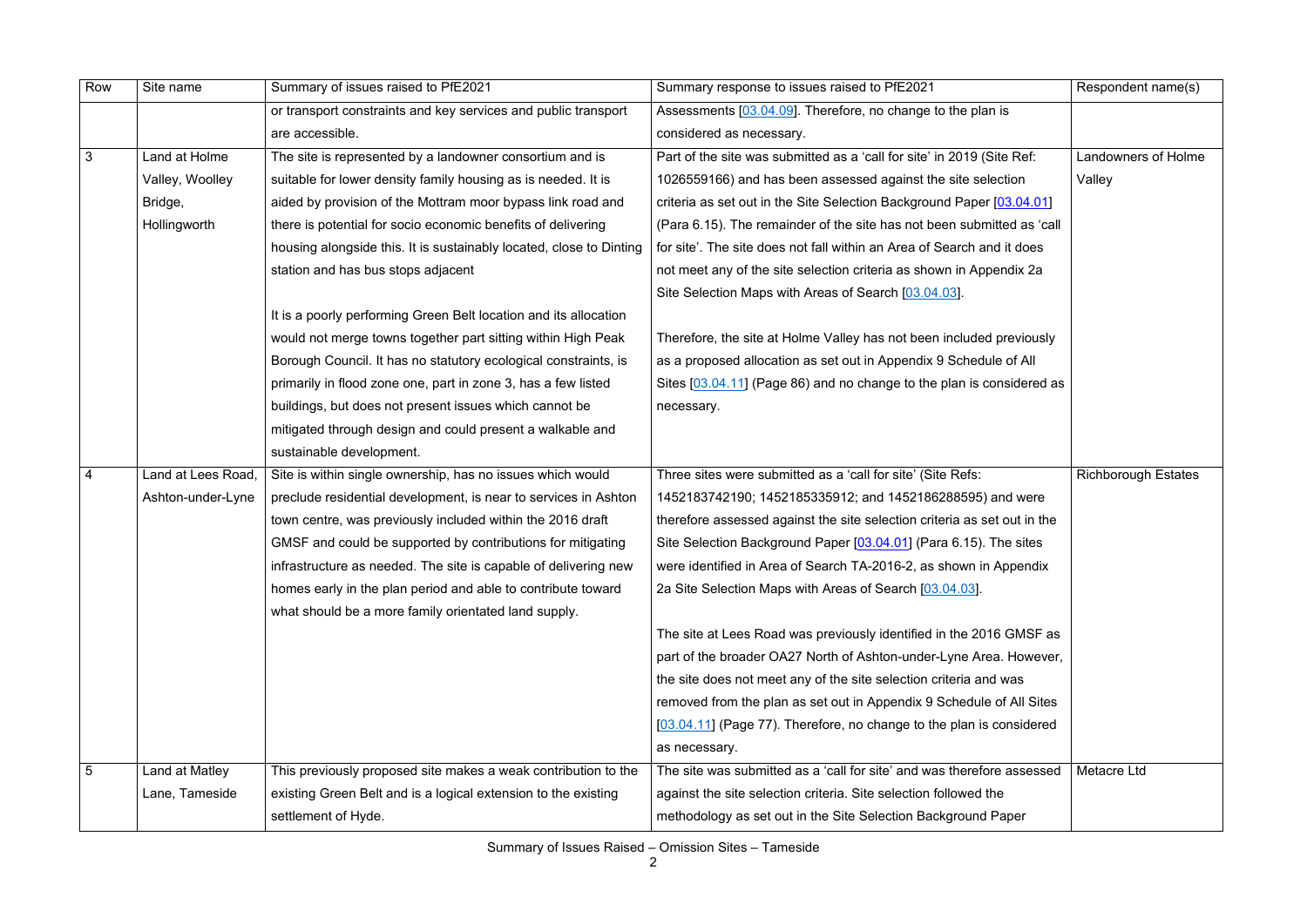Summary of Issues Raised – Omission Sites – Tameside

| Row | Site name      | Summary of issues raised to PfE2021                                  | Summary response to issues raised to PfE2021                           | Respondent name(s)  |
|-----|----------------|----------------------------------------------------------------------|------------------------------------------------------------------------|---------------------|
|     |                |                                                                      | [03.04.01] (Para 6.15), the purpose of which is to identify suitable   |                     |
|     |                |                                                                      | locations for residential and employment development that are          |                     |
|     |                |                                                                      | capable of achieving the plan's Vision, Objectives and Spatial         |                     |
|     |                |                                                                      | Strategy and help meet the housing and employment land supply.         |                     |
|     |                |                                                                      |                                                                        |                     |
|     |                |                                                                      | The site at Matley Lane has not been included previously as a          |                     |
|     |                |                                                                      | proposed allocation as set out in Appendix 9 Schedule of All Sites     |                     |
|     |                |                                                                      | [03.04.11] (Page 80). The site is not within a defined Area of Search  |                     |
|     |                |                                                                      | as shown in Appendix 2a Site Selection Maps [03.04.03] and does        |                     |
|     |                |                                                                      | not meet any of the site selection criteria. Therefore, it was not     |                     |
|     |                |                                                                      | previously included as an allocation and no change to the plan is      |                     |
|     |                |                                                                      | considered as necessary.                                               |                     |
| 6   | Land North and | The site previously formed part of the Littlemoss allocation in      | The site was submitted as a 'call for site' and was therefore assessed | <b>Miller Homes</b> |
|     | South of Lumb  | 2016 as a sustainable urban extension to Ashton, is promoted         | against the site selection criteria as set out in the Site Selection   |                     |
|     | Lane, Ashton-  | by single land owner and national house builder, Miller Homes,       | Background Paper [03.04.01] (Para 6.15). The site was identified in    |                     |
|     | under-Lyne     | and can be delivered early within the plan period. It is in a highly | an Area of Search (TA-AS-7) as shown in Appendix 2a Site Selection     |                     |
|     |                | sustainable and suitable location and should be released from        | Maps with Areas of Search $[03.04.03]$ . This shows the area of search |                     |
|     |                | the Green Belt and re-allocated for residential development.         | as meeting Criterion 1 and 4 relating to public transport connectivity |                     |
|     |                |                                                                      | and proximity to Ashton-under-Lyne town centre.                        |                     |
|     |                | The site is well contained on all sides by existing development      |                                                                        |                     |
|     |                | and physical barriers, is excellently located for social             | The land north and south of Lumb Lane was previously identified in     |                     |
|     |                | infrastructure, topographically flat, in flood zone 1 and has        | the 2016 GMSF as part of the broader Eastern Gateway site EG1          |                     |
|     |                | limited tree cover with none subject to preservation order. There    | Littlemoss/Ashton Moss. However, the area (Site ref:                   |                     |
|     |                | is no ecology present sufficient to prevent allocation, and it has   | 1452180662402) was discounted and removed from the emerging            |                     |
|     |                | excellent transport connections available.                           | plan for reasons set out on page 49/50 of Appendix 7 Summary of        |                     |
|     |                |                                                                      | Planning Assessments [03.04.09]. Therefore, no change to the plan is   |                     |
|     |                | There are urbanising features present and it scores better than      | considered as necessary.                                               |                     |
|     |                | the retained allocations against both the site selection criteria    |                                                                        |                     |
|     |                | and Green Belt Assessment. It is able to support delivery of         |                                                                        |                     |
|     |                | family homes to broaden the housing offer and is considered          |                                                                        |                     |
|     |                | available, suitable and achievable as a site, and should be          |                                                                        |                     |
|     |                | included as part of JPA30 or as a standalone allocation.             |                                                                        |                     |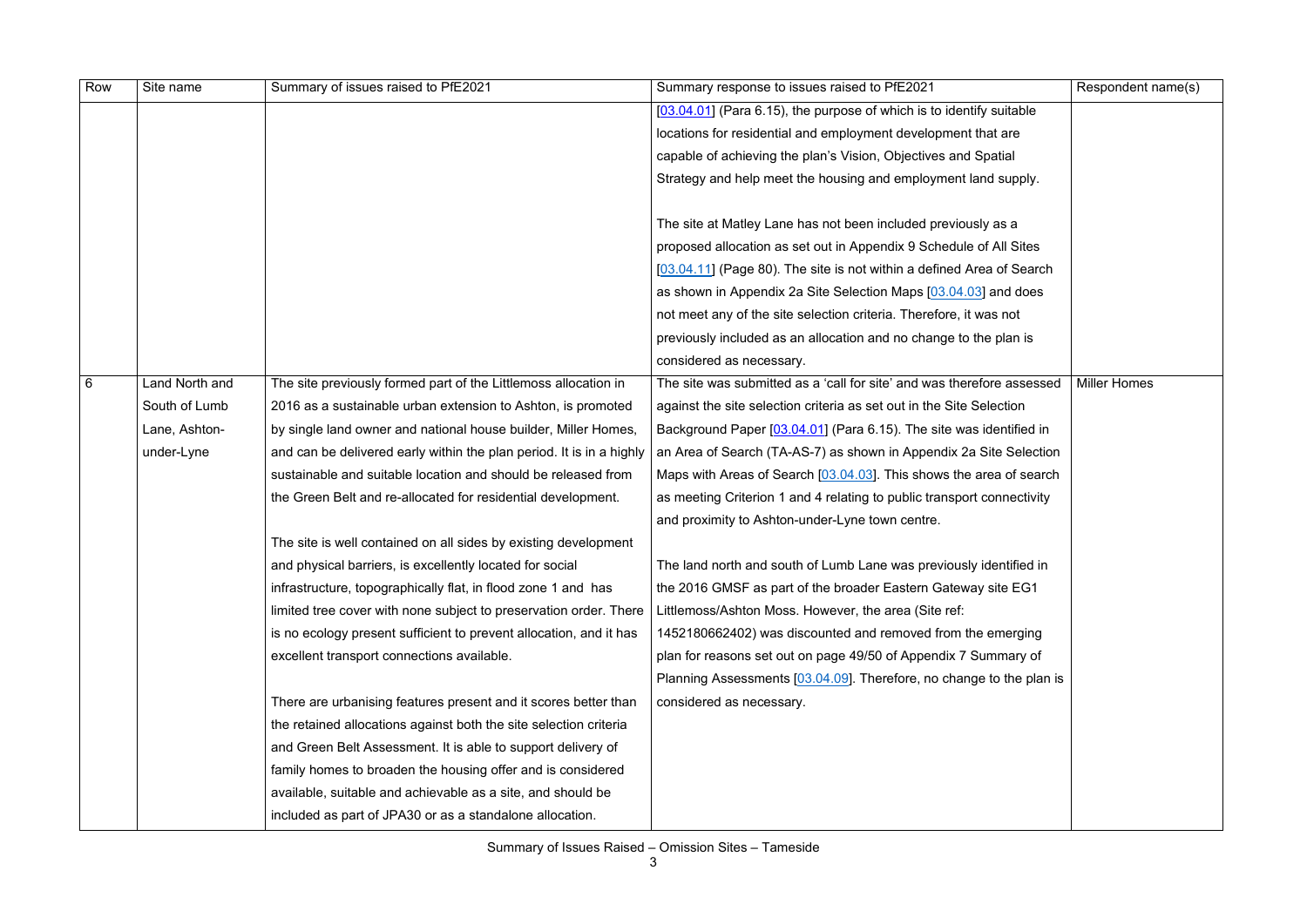| Row | Site name                 | Summary of issues raised to PfE2021                              | Summary response to issues raised to PfE2021                               | Respondent name(s)         |
|-----|---------------------------|------------------------------------------------------------------|----------------------------------------------------------------------------|----------------------------|
|     | The Former ABC            | Site is not listed on the brownfield land register, if brought   | The site, generally referred to as ABC Wax, is identified in both the      | <b>Gee Cross Residents</b> |
|     | Waxworks,                 | forward it would negate the need for the South of Hyde JPA32     | council's most recent Strategic Housing and Economic Land                  | <b>Michael Hullock</b>     |
|     | <b>Commercial Street.</b> | to be developed.                                                 | <b>Availability Assessment (SHELAA) and the Brownfield Land Register</b>   | David Morten               |
|     | Hyde                      |                                                                  | (BLR). The site reference in both documents is H-HYDNEW-003.               | Save Apethorn &            |
|     |                           | Formerly a factory the site has long since closed, being largely |                                                                            | <b>Bowlacre Green Belt</b> |
|     |                           | demolished in 2014.                                              | Based on information available at the time of the SHELAA's                 | Group                      |
|     |                           |                                                                  | preparation it is identified as having the potential to deliver a total of |                            |
|     |                           | The Brownfield Land Register is not up to date.                  | 155 dwellings: 93 dwellings in the 11-16 year period with the              |                            |
|     |                           |                                                                  | remaining 62 dwellings delivered after 2037.                               |                            |
|     |                           |                                                                  |                                                                            |                            |
|     |                           |                                                                  | The SHELAA and BLR are updated on an annual basis and published            |                            |
|     |                           |                                                                  | on the council's website and as open data.                                 |                            |
| 8   | Hyde Library, Hyde        | Site is not listed on the brownfield land register, if brought   | The former Hyde Library site was discounted in the council's most          | <b>Gee Cross Residents</b> |
|     |                           | forward it would negate the need for the South of Hyde JPA32     | recent Strategic Housing and Economic Land Availability Assessment         | David Morten               |
|     |                           | to be developed.                                                 | (SHELAA) and not included in the <b>Brownfield Land Register</b> (BLR).    | Save Apethorn &            |
|     |                           |                                                                  | The site reference in both documents is H-HYDGOD-088.                      | <b>Bowlacre Green Belt</b> |
|     |                           | The former library has deemed surplus to requirements and is     |                                                                            | Group                      |
|     |                           | available for development.                                       | At the time that the SHELAA was being revised in 2021 the site was         |                            |
|     |                           |                                                                  | not considered to be available for potential residential redevelopment     |                            |
|     |                           | The Brownfield Land Register is not up to date.                  | because alternative non-residential uses were being considered.            |                            |
| 9   | Hattersley                | Site is not listed on the brownfield land register, if brought   | The former Hattersley District Centres site is identified in both the      | <b>Gee Cross Residents</b> |
|     | <b>Community Centre,</b>  | forward it would negate the need for the South of Hyde JPA32     | council's most recent Strategic Housing and Economic Land                  | David Morten               |
|     | Hattersley                | to be developed.                                                 | Availability Assessment (SHELAA) and the Brownfield Land Register          | Save Apethorn &            |
|     |                           |                                                                  | (BLR). The site reference in both documents is H-LONGDE-235.               | <b>Bowlacre Green Belt</b> |
|     |                           | The site has recently been sold for social housing.              |                                                                            | Group                      |
|     |                           |                                                                  | Based on information available at the time of the SHELAA's                 |                            |
|     |                           |                                                                  | preparation it is identified as having the potential to deliver a total of |                            |
|     |                           |                                                                  | 91 dwelling in the 0-5 year period.                                        |                            |
|     |                           |                                                                  |                                                                            |                            |
|     |                           |                                                                  | The SHELAA and BLR are updated on an annual basis and published            |                            |
|     |                           |                                                                  | on the council's website and as open data.                                 |                            |